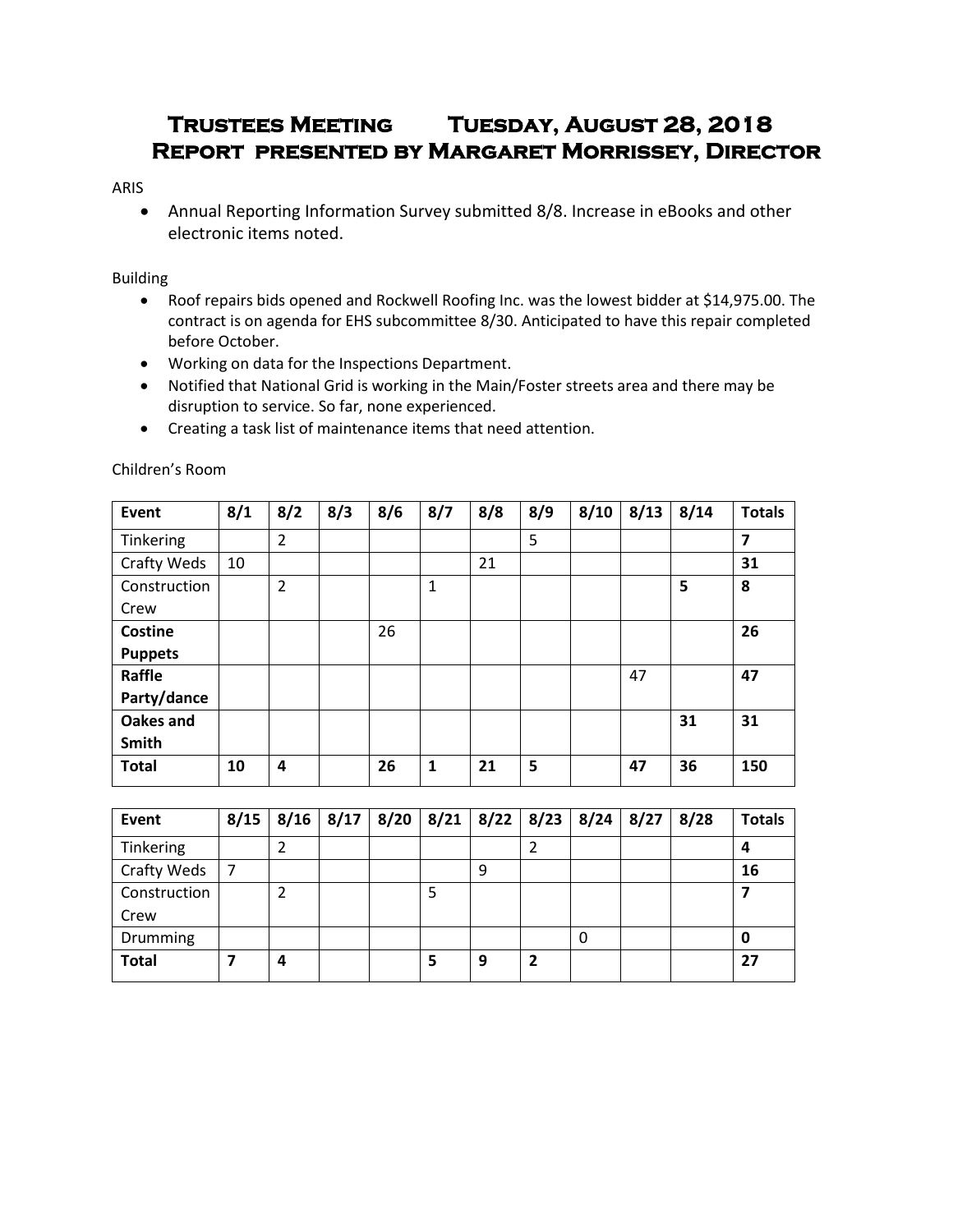Collection Development

- Children's Non-Fiction is the current focus.
- Maintenance weeding being conducted in adult collection.

## Friends of JEL

- New style of book bags on sale for \$5 and are very popular.
- Generously funded many of our programs and providing honoraria for presenters.

Gifts and Donations

 Memorial donations in memory of patron Carol Hanson have been received in the amount of \$315.

Grants

 Preparing for the annual Local Cultural Council grant round and liaising with performers and presenters.

Internship

 Peter Williams is an MLIS student at Clarion University completed his 138-hour internship on 8/24. Peter offered a program on drumming on 8/24

Media

• Significant coverage being received from Southbridge Evening News, Citizen Chronicle, Focused on Southbridge and SCTV, assisting in promoting the library and our programs to a wider audience.

Meetings

- Working with the Southbridge Trail Committee to discuss the installation of a *Story Walk* at West Street Trail. Gathering information from other libraries that have participated in this program.
- Attended Area Library Directors meeting in Sturbridge 8/27.

Outreach

- *Southbridge Rocks* continues as a community-wide engagement. It is a wonderful way of promoting the library.
- Visited the *Family Welcome Center,* School Department.

Policy

Bicycle Loan policy has been updated on website.

Programs

- The film for the Library Box Office was *Walking Out* 8/9.
- *Aaron Larget-Caplan,* guitar virtuoso presented *Landscapes, Meditations and Dances*, a program sponsored by an LCC grant from the Southbridge Cultural Council 8/16. Recorded for cable and You Tube.
- *Paula Bradley and Marylou Ferrante* presented *Women in Traditional Music* funded by an LCC grant on 8/23. Recorded for cable and You Tube.